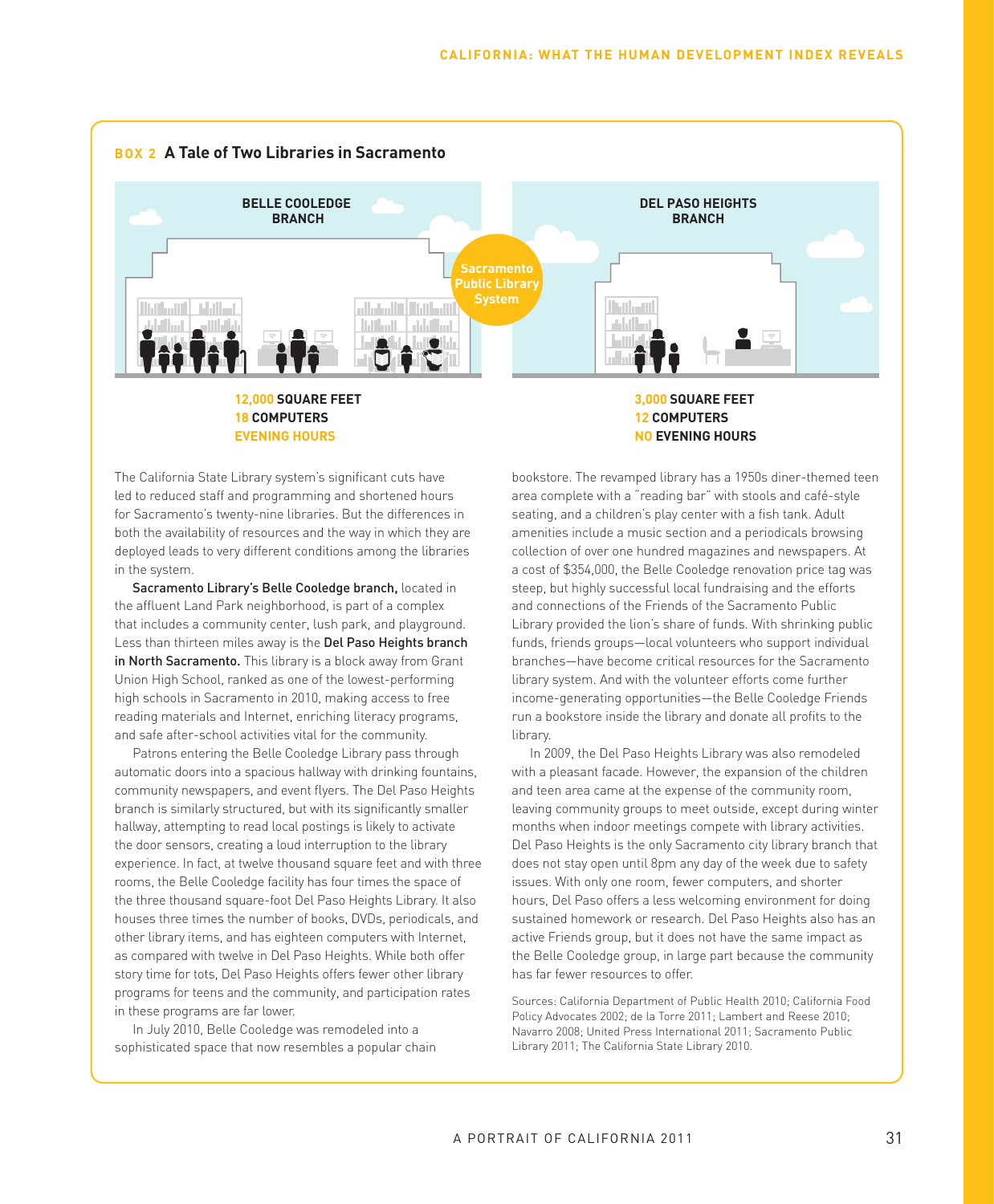

**EVERY 1,000 RESIDENTS 28 PARKS LOWER DIABETES RATES**

**HIGHER DIABETES RATES** are white and the poverty rate is below 7 percent, have some of the state's highest scores on the American HD Index.

**18 PARKS**

Los Angeles's 10th City Council District lies in South Los Angeles and includes the neighborhoods of Jefferson Park, Arlington Heights, and West Adams. The neighborhoods of District 10 have some of the lowest well-being scores on the American HD Index. The area's quiet residential streets are crisscrossed by commercial corridors dominated by gas stations and corner stores, with the Santa Monica Freeway running through its center. Home to approximately 19,000 people per square mile, CD 10 offers 0.35 acres of city parkland for every 1,000 residents. A total of eighteen city parks provide recreational facilities and children's playgrounds to the district's residents. The population in this part of Los Angeles is one fifth African American and over half Latino, and one in five families lives in poverty.

Fewer than ten miles west is the 11th City Council District, perched alongside the Pacific Ocean and covering Westside neighborhoods like Pacific Palisades, Venice, and Brentwood. Home to the famous Muscle Beach, CD 11 has both singleand multifamily housing; it is characterized by high fences, verdant landscaping, and trendy shops and restaurants. The combination of elegant housing and upscale shopping centers gives the 11th District a feeling of safety and comfort. The neighborhoods of CD 11, in which the majority of residents

CD 11 contains approximately 4,375 people per square mile and offers about 3 acres of city parkland for every 1,000 residents. A total of twenty-eight parks and recreation centers, not including nearby beaches and state parks, serve the district's residents. These Westside neighborhoods offer nearly ten times the net parkland acres as the far more densely populated South Los Angeles neighborhoods, as well as ten more parks and recreation centers.

How is the disparity in people's ability to exercise outdoors in their respective corners of Los Angeles, either in parks or by walking, jogging, or biking on sidewalks and streets, reflected in their health and longevity? A baby born in one of these Westside neighborhoods can expect to outlive one in Los Angeles South neighborhoods by over four years. In addition, the number of hospitalizations for diabetes—a largely preventable chronic disease fueled by unhealthy diets and physical inactivity is three times higher in District 10.

Sources: The City Project 2011; Girgenti 2011; Healthy City 2011; Los Angeles County Department of Public Health 2010; Los Angeles Department of City Planning.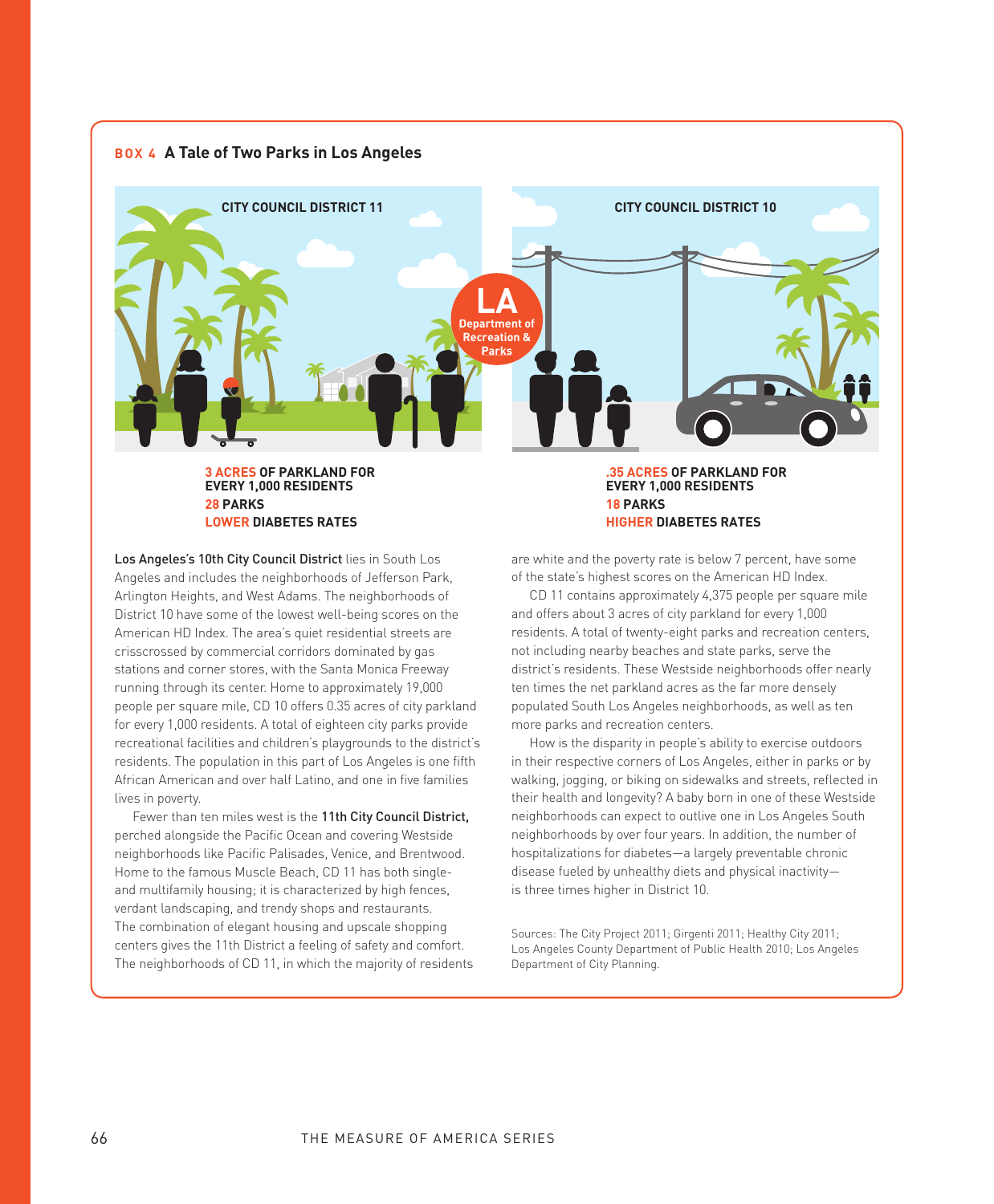

**TOP-NOTCH SPORTS FACILITIES ETHNICALLY DIVERSE**

**16 AP OFFERINGS FOR 4,300 STUDENTS OUTDATED SPORTS FACILITIES ETHNICALLY HOMOGENOUS**

El Camino Real High School in Los Angeles, nestled in the foothills of the Santa Monica Mountains, serves a diverse population of 3,500 students from the communities of Woodland Hills, West Hills, and Canoga Park. The school resembles a small college, with top-notch sports facilities including an artificial turf football field and amenities for tennis, volleyball, golf, and handball; a well-stocked, two-story library; and an "exemplary" rating from district inspections for the safety and security of the school facility. While large for an American high school, it has enjoyed relatively high levels of academic success, with a graduation rate above 90 percent, and 58 percent of students completing the coursework required to apply to University of California (UC) or California State University (CSU) schools.

Also part of the Los Angeles Unified School District is James A. Garfield Senior High School. Located in the inner-city neighborhood of East LA, Garfield's population has virtually no diversity; Latinos comprise 99 percent of the student body. With over 4,300 students, Garfield is one of the nation's largest high schools. Because of severe overcrowding, the school was in operation year-round for many years, with staggered vacations. Recent construction to upgrade the eighty-year-old school building and additional space in other neighborhood schools to relieve crowding has finally allowed Garfield to return to a normal schedule. Sports facilities are limited to one baseball field, a poorly maintained football field, and some tennis and

basketball courts. The library is one floor. The most recent safety and security inspection resulted in "poor" marks for the security of windows, doors, gates, and entryways.

Fewer than 10 percent of Garfield's students are proficient in English, and the entire student body is eligible for meal subsidies. Yet despite tremendous out-of-school and academic challenges and marked differences in the physical plant, Garfield is making strides. The school has improved each year on California's Academic Performance Index and on standardized tests. But while El Camino Real has twenty-one Advanced Placement offerings for 3,500 students, Garfield has only sixteen for 4,300 students, one reason that only 36 percent of graduates have completed the coursework required to apply for UC and CSU schools.

A recent state-level grant for closing achievement gaps is helping to bring Garfield into the twenty-first century, particularly in terms of technology, and new construction bodes well for the school's future. El Camino Real has just voted to become a charter school, qualifying the school for additional state funding while reducing Los Angeles Unified School District's total student population and thus school budget.

Sources: California Department of Education 2010; CBS Los Angeles 2011; de la Torre 2011; El Camino Real High School 2011; Garfield High School 2011; Office of Data and Accountability 2011a; Office of Data and Accountability 2011b.